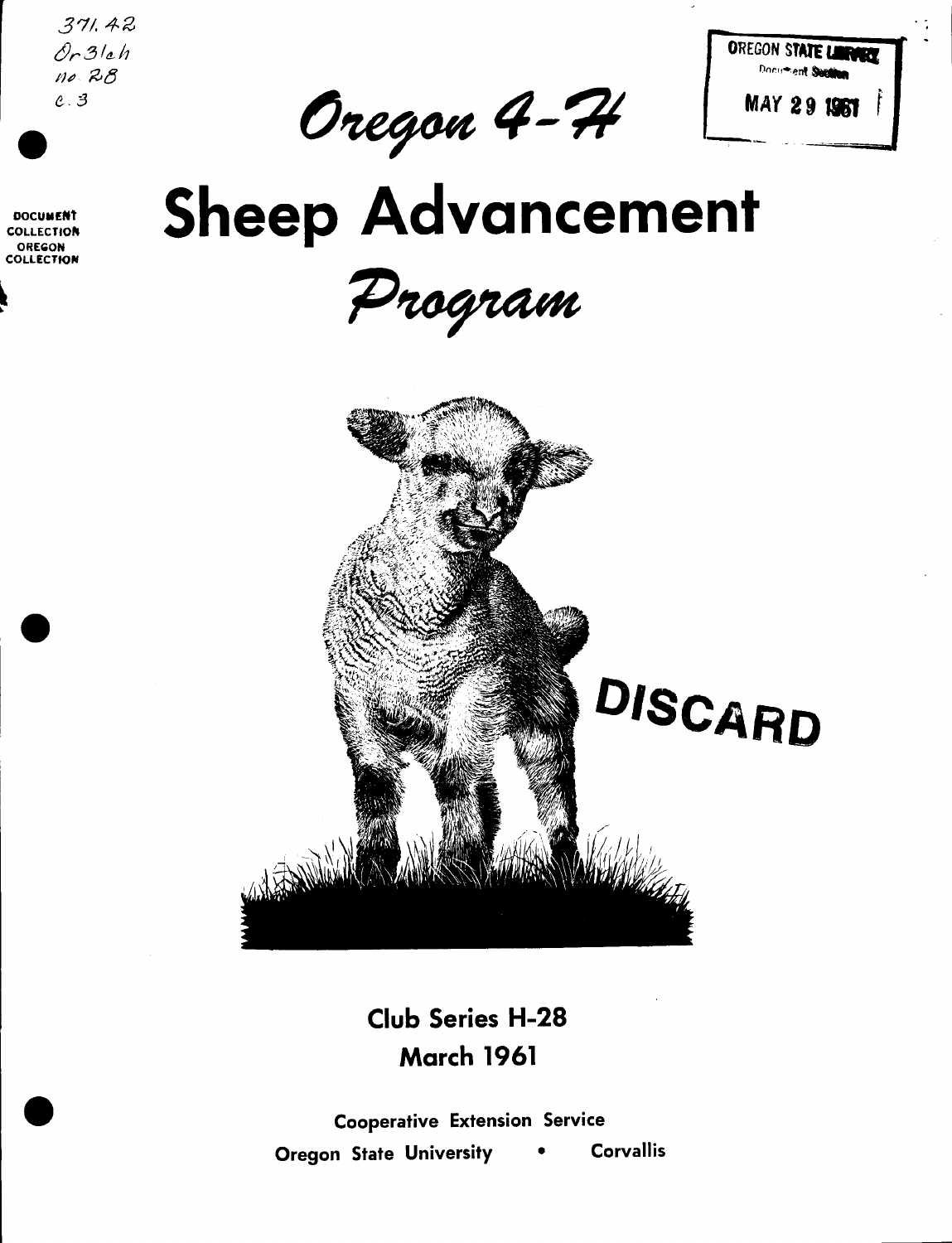Oregon 4-74

Sheep Advancement Program

## The 4-H Advancement program:

- Will make your 4-H sheep project more interesting.
- Will help you learn more about sheep.
- Will help you develop greater skill with sheep.
- Will give you credit for extra work done.
- Will allow von to advance according to your ability and your willingness to work and study.
- Is a voluntary activity. It is not a requirement of the 4-H sheep project, but is something you can do because you want to.

The 4-H Sheep advancement program will become an important part of your livestock project. It will be considered a part of your project record and will he checked along with your other records for county and state awards.

In order to get more information about your project, you will have to look through many pamphlets and books. Most of the answers to the questions asked in the advancement program can be found in your project booklet. Ask your county agent for additional USDA and Oregon State University bulletins. Livestock breeders in your counties will also he glad to help von with useful, practical information.

Your local vocational agricultural instructor will lend a helpful hand too. The leader of your 4-H club will want to give you useful suggestions and guide you along the way.

For Steps I, II, and 111 you must do 10 or more jobs. Do them all if you can. With the approval of your leader, von may write in one or two additional jobs and include them in the 10 you select.

As you do each job, fill in the date and have your leader or parent initial it. \Vhen you have done the required number of jobs for a step, tell your leader that you are ready to appear before the advancement chairman or committee. The committee will ask you questions and review the work you have done. If they decide that you are qualified, you will receive an Advancement Certificate. If you do not qualify, you may try again at another time.

When you have passed Step I, go after Steps II, III, and IV. You can do jobs for higher steps while you are working on a lower step, but you cannot qualify for the higher step until you have passed all preceding steps.

Study each job carefully. Do your work well. Good luck.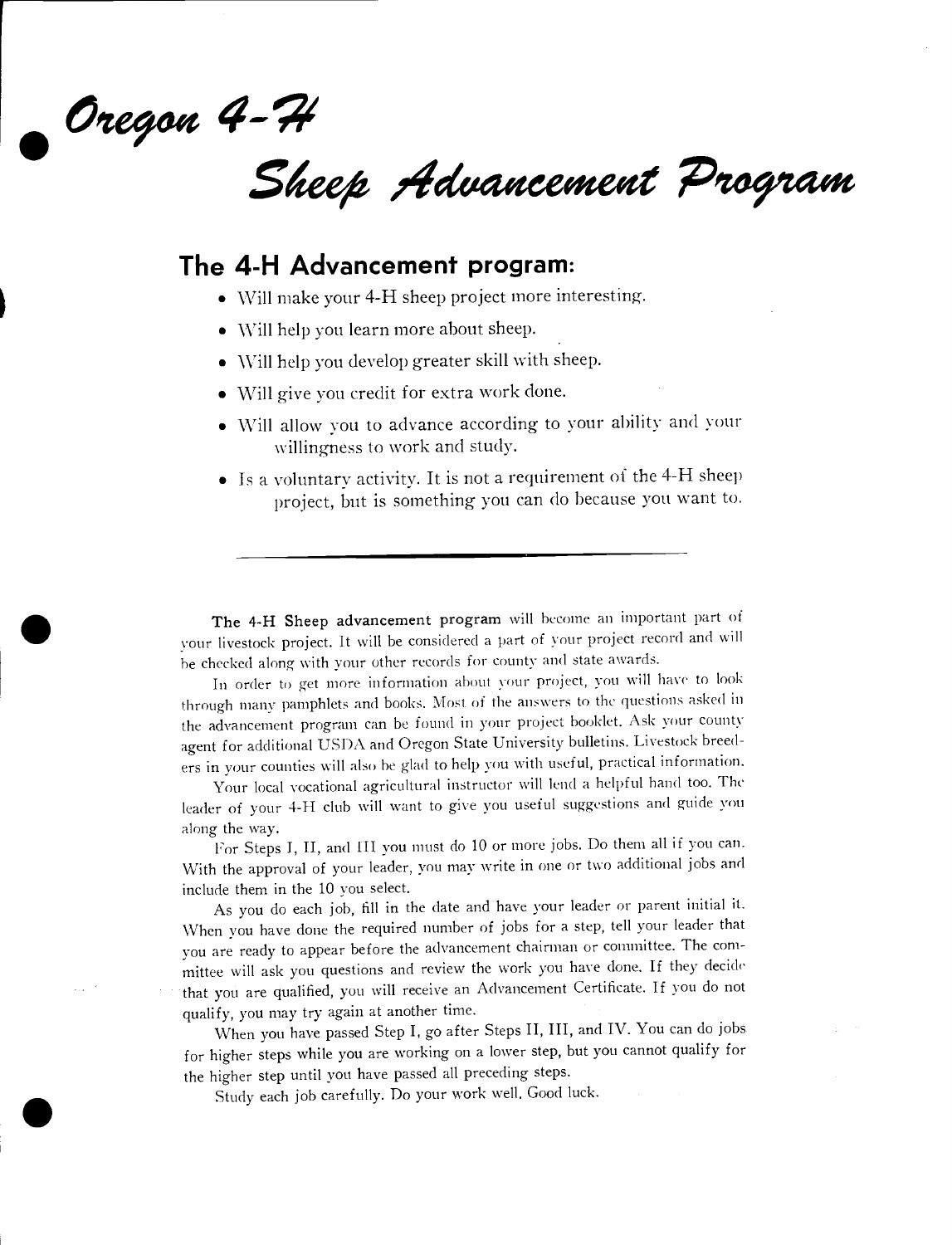|     | <b>Step I. Sheep Raiser</b>                                                                                                                                                                                                                    | Date<br>passed | Approved<br>by                  |
|-----|------------------------------------------------------------------------------------------------------------------------------------------------------------------------------------------------------------------------------------------------|----------------|---------------------------------|
|     | 1. Identify, describe, and tell the important characteristics of five breeds of<br>sheep.                                                                                                                                                      |                | <b>**********************</b> * |
|     | 2. Name, point out, and spell the following parts of a sheep: loin, leg, back,<br>shoulder, neck, side, dock: and of a fleece: shoulder, side, back, britch, belly,<br>neck.                                                                   |                |                                 |
|     | 3. Describe the following characteristics and tell why they are desirable: wide<br>body, deep body, strong back, uniform fleece, sound udder, full leg, thick<br>loin, full heartgirth.                                                        |                |                                 |
|     | 4. Describe the following undesirable characteristics and tell why they are un-<br>desirable: undershot jaw, overshot jaw, crooked legs, broken or poor teeth,<br>shallow body, narrow body, black fiber in fleece.                            | <u></u>        |                                 |
|     | 5. Describe or explain and spell correctly the following: buck or ram, ewe,<br>wether, bummer, yearling, gummer, lamb, feeder, britch, tags, tagging,<br>flushing, mouthing, wool blindness, creep, docking, yolk, castrate, card,<br>carding. |                |                                 |
|     | 6. Provide adequate shelter from rain and sun and a suitable fence for your<br>sheep. Remove nails, loose boards, wire, machinery, and sharp corners that<br>might injure your sheep.                                                          |                |                                 |
|     | 7. Provide fresh clean water and salt for your sheep.                                                                                                                                                                                          | .              |                                 |
| 8.  | Complete a 4-H livestock record on your sheep project.                                                                                                                                                                                         |                |                                 |
|     | 9. Make a report on sheep or sheep management to your club.<br>Examples: My breed of sheep; dusting for ticks; how to trim a hoof; how<br>to select a fat lamb; the importance of good pasture.                                                |                |                                 |
|     | 10. Take part in a judging contest and give reasons on at least one class.                                                                                                                                                                     |                |                                 |
|     | 11. Make a sheep blanket and train your sheep to show.                                                                                                                                                                                         |                |                                 |
|     | 12. Raise a bummer lamb.                                                                                                                                                                                                                       |                |                                 |
| 13. |                                                                                                                                                                                                                                                |                |                                 |
|     |                                                                                                                                                                                                                                                |                |                                 |
| 14. |                                                                                                                                                                                                                                                |                |                                 |
|     |                                                                                                                                                                                                                                                |                |                                 |
|     |                                                                                                                                                                                                                                                |                |                                 |
|     | Name of club member<br>Age Club No.                                                                                                                                                                                                            |                |                                 |
|     | $Date$ and $Date$                                                                                                                                                                                                                              |                |                                 |
|     | contractors and                                                                                                                                                                                                                                |                |                                 |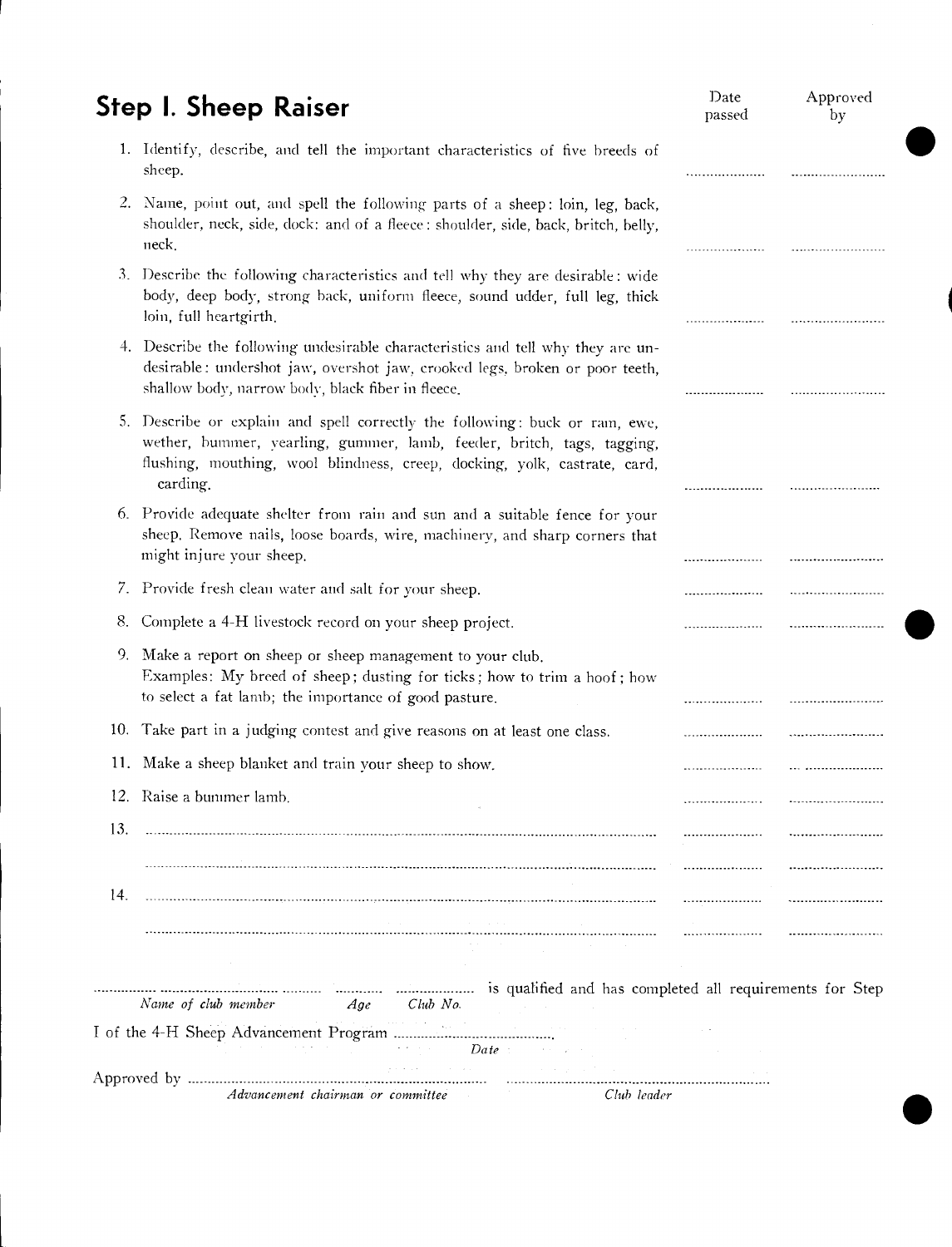|     | <b>Step II. Junior Shepherd</b>                                                                                                                                                                                                                                                                                | Date<br>passed          | Approved<br>by          |
|-----|----------------------------------------------------------------------------------------------------------------------------------------------------------------------------------------------------------------------------------------------------------------------------------------------------------------|-------------------------|-------------------------|
|     | 1. Describe and tell the important characteristics of 9 breeds of sheep, 5 breeds<br>of swine, 5 breeds of dairy cattle, and 4 breeds of beef cattle.                                                                                                                                                          | .                       |                         |
|     | 2. Learn the parts of swine, beef, and dairy animals.                                                                                                                                                                                                                                                          |                         |                         |
|     | 3. Describe or explain and spell the following livestock terms: dipping, trough,<br>panel, scours, flock, culling, broken fleece, fine wool, medium wool, coarse<br>wool, drenching, blades or shears, ear tag, crook, syringe, self feeder, foot<br>bath, hoof trimmer, blocking, wool twine, dodge chute.    |                         |                         |
|     | 4. Describe and tell about control of three parasites such as stomach worms,<br>ticks, flukes, maggots.                                                                                                                                                                                                        | . . <i>.</i> <b>. .</b> |                         |
| 5.  | Explain market grades and preferred market weights for lambs.                                                                                                                                                                                                                                                  | . <b>. .</b> .          |                         |
| 6.  | Identify, locate, and spell the following meat cuts: loin, lamb chops, leg of<br>lamb, shoulder, neck.                                                                                                                                                                                                         |                         |                         |
|     | 7. Learn to carry out three of the following management practices: control a<br>parasite, vaccinate a lamb or ewe (for pulpy kidney, sore mouth, tetanus),<br>trim a sheep's hooves, tag a ewe, tie a fleece, build a hay rack, ear tag a sheep,<br>castrate and/or dock a lamb, flush ewes prior to breeding. |                         |                         |
|     | 8. Attend a tour or field day or visit a slaughter house or packing plant.                                                                                                                                                                                                                                     |                         |                         |
| 9.  | Block or trim and fit a sheep for show.                                                                                                                                                                                                                                                                        | . <b>. .</b> .          |                         |
|     | 10. Give a demonstration in some phase of sheep husbandry.                                                                                                                                                                                                                                                     |                         | ----------------------- |
|     | 11. Complete a feed and growth record for a market lamb.                                                                                                                                                                                                                                                       |                         |                         |
|     | 12. Explain heat (estrus) cycle, breeding, conception, pregnancy, and gestation<br>period.                                                                                                                                                                                                                     |                         |                         |
| 13. |                                                                                                                                                                                                                                                                                                                |                         |                         |
|     |                                                                                                                                                                                                                                                                                                                |                         |                         |
| 14. |                                                                                                                                                                                                                                                                                                                |                         |                         |
|     |                                                                                                                                                                                                                                                                                                                |                         |                         |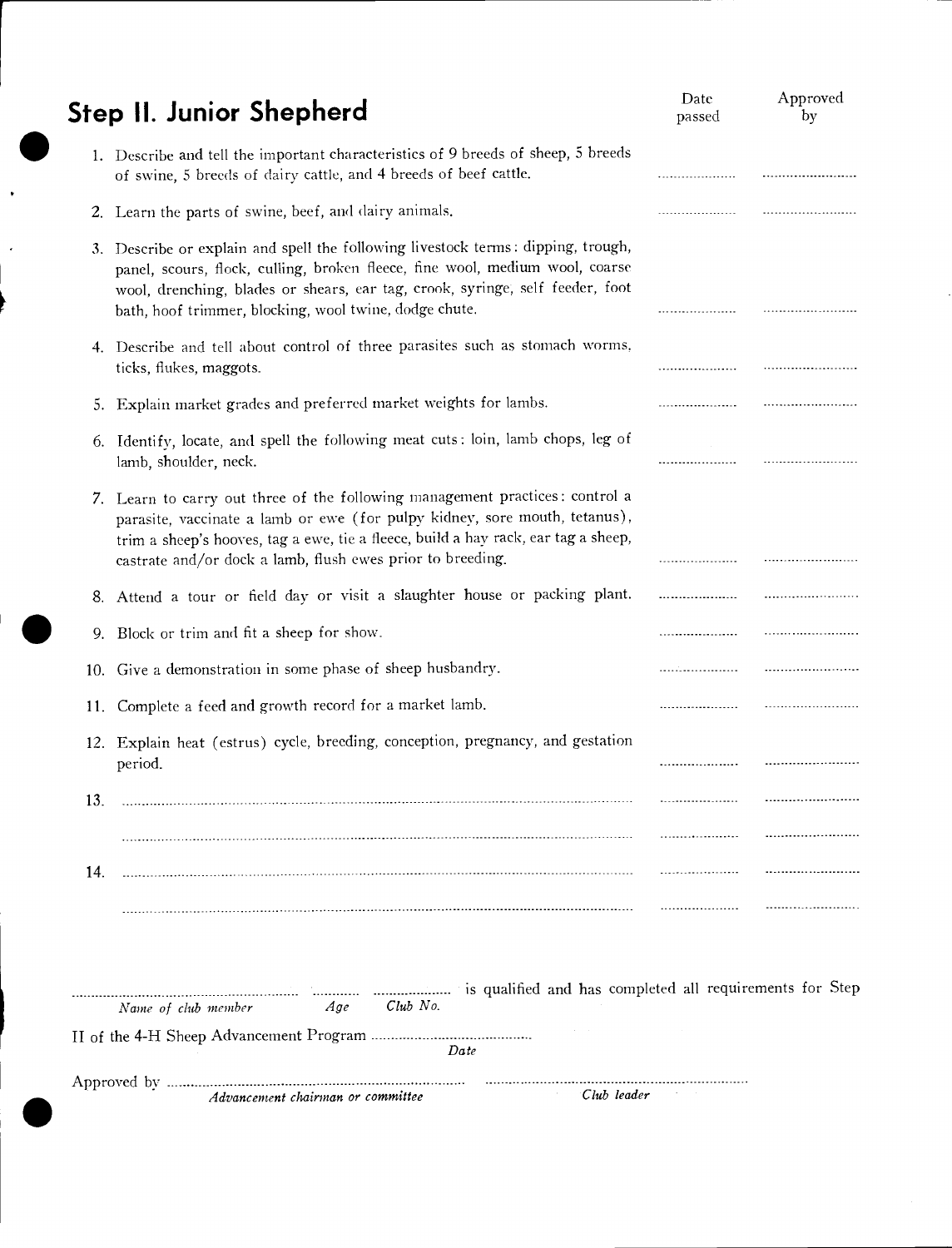|     | <b>Step III. Senior Shepherd</b>                                                                                                                                                                      | Date<br>passed | Approved<br>by                   |
|-----|-------------------------------------------------------------------------------------------------------------------------------------------------------------------------------------------------------|----------------|----------------------------------|
|     | 1. Name and describe three characteristics that are inherited and three charac-<br>teristics caused by feeding and management. Explain.                                                               |                |                                  |
|     | 2. Describe or define and spell the following livestock terms: scrotum, testicle,<br>semen, sperm ovary, ovulate, ovum, fetus, uterus, artificial insemination,<br>colostrum, castrate, abortion.     |                |                                  |
|     | 3. Visit a packing house or a commercial or purebred sheep breeding and feed-<br>ing operation and make a report of your visit at a club meeting.                                                     | .              |                                  |
|     | 4. Describe and explain or demonstrate the use of the following equipment:<br>foot bath, dipping vat, dodge gate, wool card, hand blades, blocking strand,<br>syringe.                                |                |                                  |
|     | 5. Make a collection of forage plants, weeds, and poisonous plants. (Include at<br>least 3 forage plants for hay, 3 pasture plants, 3 weeds, and if possible 1 or<br>more plants poisonous to sheep.) |                |                                  |
|     | 6. Keep a 4-H ewe production record on one or more ewes for a full year or<br>longer.                                                                                                                 |                |                                  |
|     | 7. Describe how sheep are bought and sold in your community. Common ways<br>are: auction yard, terminal market, ram and ewe sales, country or local buy-<br>ers, local butcher shop, private sale.    | .              | <b>**********</b> ************** |
| 8.  | Start a livestock library—livestock magazines, bulletins, articles, books, 4-H<br>club materials, etc.                                                                                                | .              |                                  |
|     | 9. Invite and introduce a guest to speak at one of your club meetings. He might<br>be a purebred breeder, successful commercial sheep raiser, lamb buyer,<br>county agent.                            |                |                                  |
|     | 10. Tie a fleece.                                                                                                                                                                                     |                |                                  |
|     | 11. Start a personal library on sheep and sheep management. Include bulletins<br>and books on feeds and feeding.                                                                                      |                | <i></i>                          |
|     | 12. Demonstrate how to tell the age of sheep by their teeth. Explain why a sound<br>mouth is important.                                                                                               |                |                                  |
| 13. |                                                                                                                                                                                                       |                |                                  |
|     | Name of club member<br>$\mathcal{C}$ <i>lub</i> $\mathcal{N}$ <i>o</i> .<br>Age<br>Date <sup>-</sup>                                                                                                  |                |                                  |
|     | Advancement chairman or committee                                                                                                                                                                     |                |                                  |

**The Community**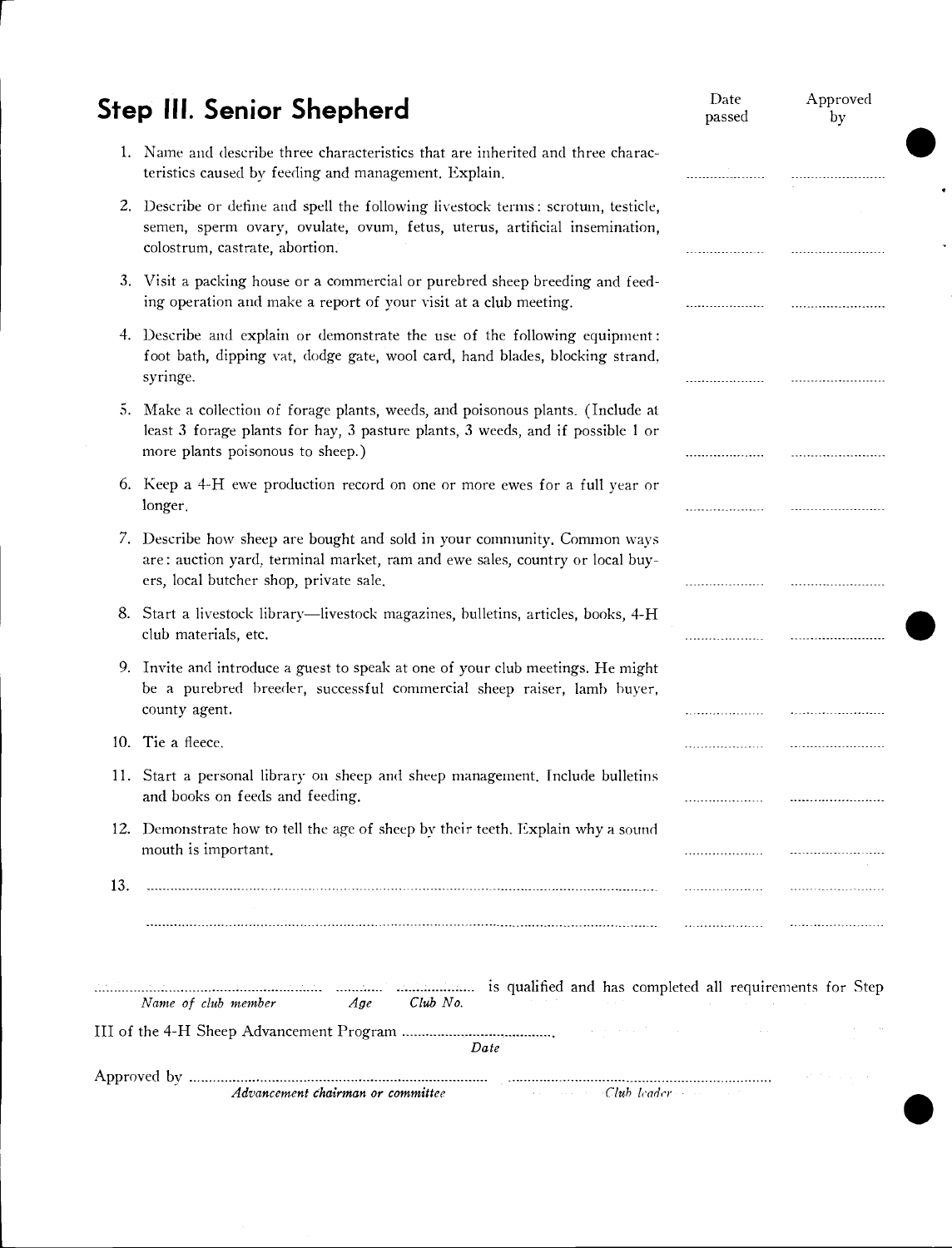| Step IV. Flockmaster                                                                             | Date<br>passed | Approved<br>by |
|--------------------------------------------------------------------------------------------------|----------------|----------------|
| Do three or more Group A jobs and one from Group B.                                              |                |                |
| Group A-Leadership Jobs                                                                          |                |                |
| 1. Become a junior leader in a 4-H Livestock Club.                                               | . <b>.</b> .   |                |
| 2. Serve as a superintendent, assistant superintendent, or clerk at a 4-H Live-<br>stock Show.   |                |                |
| 3. Get three or more new members for your club or help organize a new live-<br>stock club.       | .              | <b></b>        |
| 4. Help organize and conduct a livestock tour or showmanship or judging<br>field day.            |                |                |
| 5. Shear a sheep.                                                                                |                |                |
| Group B-Research Jobs                                                                            |                |                |
| Study, prepare a paper (300 words or more), and give a report on one of the<br>following topics: |                |                |
| 1. General management of one type of livestock.                                                  |                |                |
| 2. Livestock feeds, feeding, and nutrition.                                                      |                |                |
| 3. Reproduction, breeding, and genetics.                                                         | . <b>.</b> .   |                |
| 4. Sanitation and prevention and control of a disease.                                           | <u></u>        |                |
| Using records as a basis for improving livestock.<br>5.                                          |                |                |
| 6.                                                                                               |                |                |

 $\ddot{\phantom{a}}$ 

 $\ddot{\phantom{a}}$ 

| Name of club member | Age | Club No. |      |
|---------------------|-----|----------|------|
|                     |     |          | Date |
|                     |     |          |      |